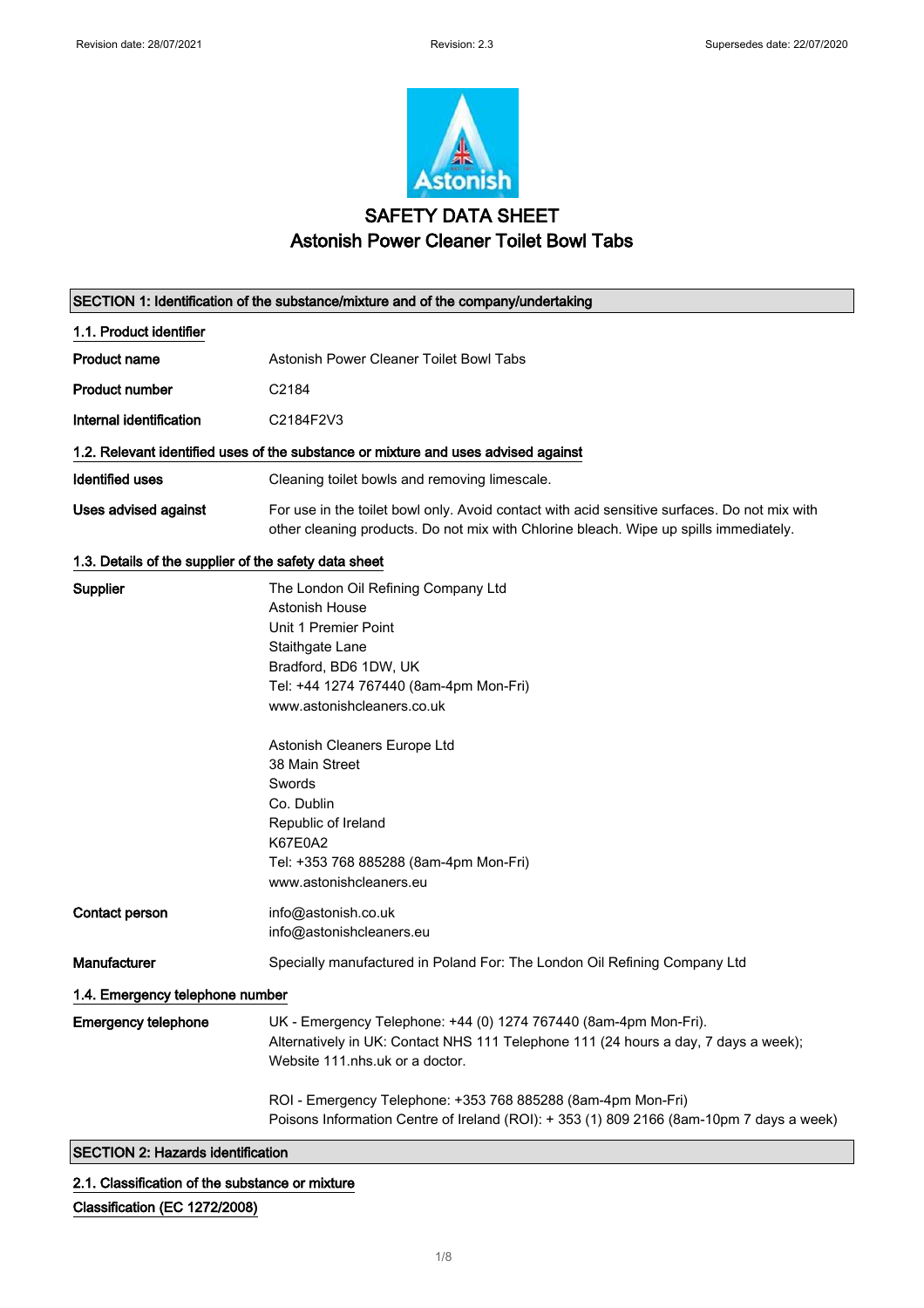| <b>Physical hazards</b>           | Not Classified                                                                                                                                                                                                                                                                                                                                                                                                                                                                                                                                                                                                                                                                                                                                                                                                                                                                   |
|-----------------------------------|----------------------------------------------------------------------------------------------------------------------------------------------------------------------------------------------------------------------------------------------------------------------------------------------------------------------------------------------------------------------------------------------------------------------------------------------------------------------------------------------------------------------------------------------------------------------------------------------------------------------------------------------------------------------------------------------------------------------------------------------------------------------------------------------------------------------------------------------------------------------------------|
| <b>Health hazards</b>             | Skin Irrit. 2 - H315 Eye Irrit. 2 - H319                                                                                                                                                                                                                                                                                                                                                                                                                                                                                                                                                                                                                                                                                                                                                                                                                                         |
| <b>Environmental hazards</b>      | Aquatic Chronic 3 - H412                                                                                                                                                                                                                                                                                                                                                                                                                                                                                                                                                                                                                                                                                                                                                                                                                                                         |
| 2.2. Label elements               |                                                                                                                                                                                                                                                                                                                                                                                                                                                                                                                                                                                                                                                                                                                                                                                                                                                                                  |
| <b>Hazard pictograms</b>          |                                                                                                                                                                                                                                                                                                                                                                                                                                                                                                                                                                                                                                                                                                                                                                                                                                                                                  |
| Signal word                       | Warning                                                                                                                                                                                                                                                                                                                                                                                                                                                                                                                                                                                                                                                                                                                                                                                                                                                                          |
| <b>Hazard statements</b>          | H315 Causes skin irritation.<br>H319 Causes serious eye irritation.<br>H412 Harmful to aquatic life with long lasting effects.                                                                                                                                                                                                                                                                                                                                                                                                                                                                                                                                                                                                                                                                                                                                                   |
| <b>Precautionary statements</b>   | P101 If medical advice is needed, have product container or label at hand.<br>P102 Keep out of reach of children.<br>P103 Read label before use.<br>P280 Wear protective gloves and eye protection.<br>P264 Wash hands thoroughly after handling.<br>P273 Avoid release to the environment.<br>P302+P352 IF ON SKIN: Wash with plenty of water.<br>P305+P351+P338 IF IN EYES: Rinse cautiously with water for several minutes. Remove<br>contact lenses, if present and easy to do. Continue rinsing.<br>P332+P313 If skin irritation occurs: Get medical advice/attention.<br>P337+P313 If eye irritation persists: Get medical advice/ attention.<br>Store in a dry place at the temperature of 5.0-25.0°c. Protect from freezing and direct sun<br>exposure.<br>P501 Dispose of contents/container according to the separated collection system used in your<br>municipality. |
| Supplemental label<br>information | Do not mix with other cleaning products.<br>Do not allow the product to come into contact with chlorine bleach.                                                                                                                                                                                                                                                                                                                                                                                                                                                                                                                                                                                                                                                                                                                                                                  |
| <b>Additional Labelling</b>       | None                                                                                                                                                                                                                                                                                                                                                                                                                                                                                                                                                                                                                                                                                                                                                                                                                                                                             |
| Detergent labelling               | < 5% anionic surfactants, < 5% oxygen-based bleaching agents, < 5% perfumes                                                                                                                                                                                                                                                                                                                                                                                                                                                                                                                                                                                                                                                                                                                                                                                                      |
| 2.3. Other hazards<br>None        |                                                                                                                                                                                                                                                                                                                                                                                                                                                                                                                                                                                                                                                                                                                                                                                                                                                                                  |

## SECTION 3: Composition/information on ingredients

| 3.2. Mixtures                                                                             |                      |  |
|-------------------------------------------------------------------------------------------|----------------------|--|
| sulphamidic acid                                                                          | 30-60%               |  |
| CAS number: 5329-14-6                                                                     | EC number: 226-218-8 |  |
| Classification<br>Skin Irrit. 2 - H315<br>Eye Irrit. 2 - H319<br>Aquatic Chronic 3 - H412 |                      |  |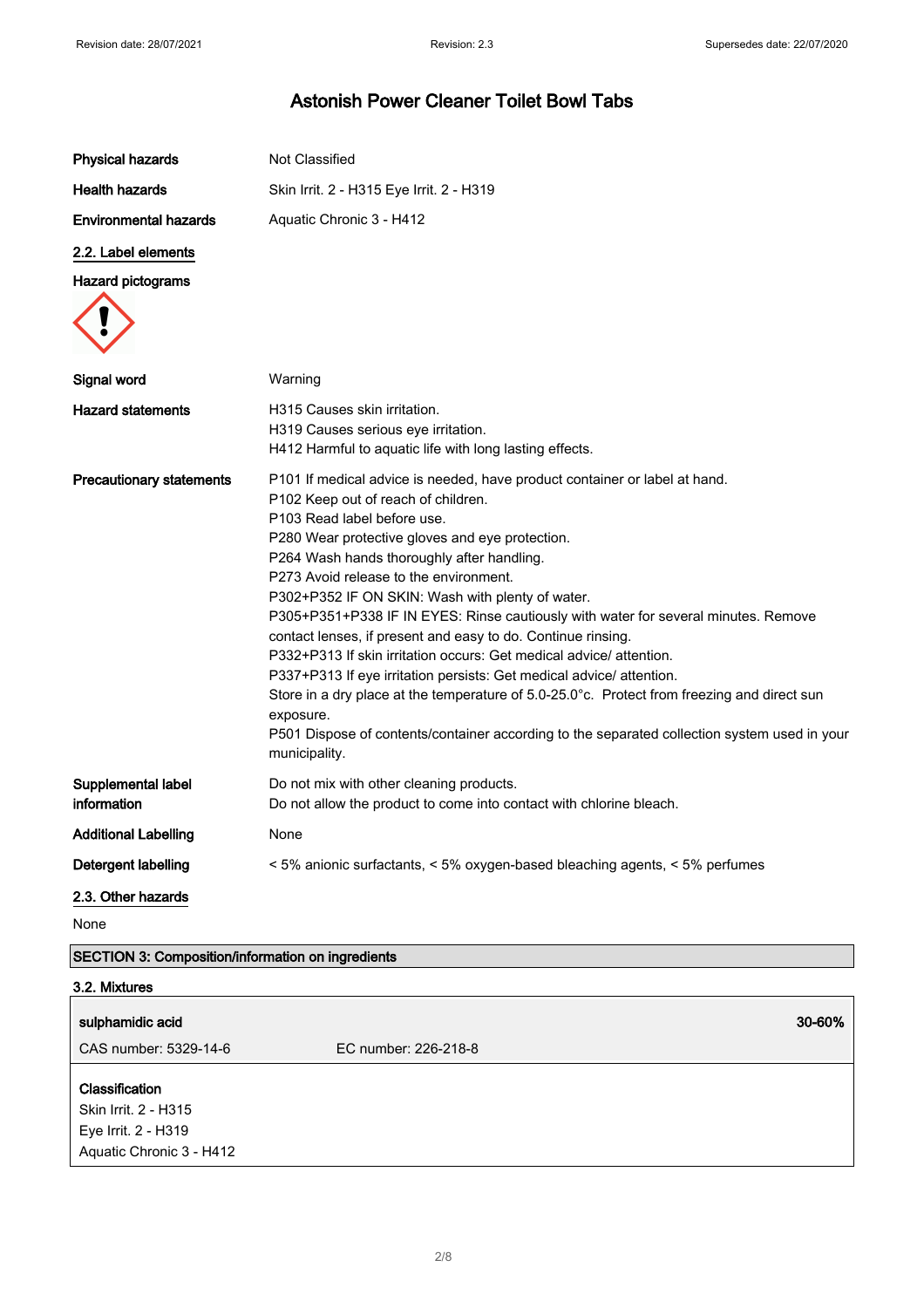| Sodium Carbonate                                                                        |                                                                                                                                                                                     | 10-30%                                                                                       |
|-----------------------------------------------------------------------------------------|-------------------------------------------------------------------------------------------------------------------------------------------------------------------------------------|----------------------------------------------------------------------------------------------|
| CAS number: 497-19-8                                                                    | EC number: 207-838-8                                                                                                                                                                | REACH registration number: 01-<br>2119485498-19-XXXX                                         |
| Classification<br>Eye Irrit. 2 - H319                                                   |                                                                                                                                                                                     |                                                                                              |
| Sodium carbonate peroxyhydrate                                                          |                                                                                                                                                                                     | $1 - 5%$                                                                                     |
| CAS number: 15630-89-4                                                                  | EC number: 239-707-6                                                                                                                                                                | REACH registration number: 01-<br>2119457268-30-0000                                         |
| Classification<br>Ox. Sol. 3 - H272<br>Acute Tox. 4 - H302<br>Eye Dam. 1 - H318         |                                                                                                                                                                                     |                                                                                              |
| <b>Sodium Laureth Sulfate</b>                                                           |                                                                                                                                                                                     | $1 - 5%$                                                                                     |
| CAS number: 68891-38-3                                                                  | EC number: 500-234-8                                                                                                                                                                | REACH registration number: 01-<br>2119488639-16-XXXX                                         |
| Classification<br>Skin Irrit. 2 - H315<br>Eye Dam. 1 - H318<br>Aquatic Chronic 3 - H412 |                                                                                                                                                                                     |                                                                                              |
|                                                                                         | The Full Text for all R-Phrases and Hazard Statements are Displayed in Section 16.                                                                                                  |                                                                                              |
| <b>SECTION 4: First aid measures</b>                                                    |                                                                                                                                                                                     |                                                                                              |
| 4.1. Description of first aid measures                                                  |                                                                                                                                                                                     |                                                                                              |
| Inhalation                                                                              | if recovery not rapid.                                                                                                                                                              | Remove exposure and give water to drink if mouth irritation experienced. Seek medical advice |
| Ingestion                                                                               | Drink water. If symptoms persist seek medical advice.                                                                                                                               |                                                                                              |
| Skin contact                                                                            | Wash skin thoroughly with soap and water. Remove contaminated clothing and rinse skin<br>thoroughly with water. Get medical attention if irritation persists after washing.         |                                                                                              |
| Eye contact                                                                             | Rinse cautiously with water for several minutes. Remove contact lenses, if present and easy<br>to do. Continue rinsing. Get medical attention if irritation persists after washing. |                                                                                              |
|                                                                                         | 4.2. Most important symptoms and effects, both acute and delayed                                                                                                                    |                                                                                              |
| Inhalation                                                                              | Possible mild irritation of breathing passage and possible mouth irritation.                                                                                                        |                                                                                              |
| Ingestion                                                                               | Possible mild stomach upset and mild soreness of mouth.                                                                                                                             |                                                                                              |
| Skin contact                                                                            | Causes skin irritation.                                                                                                                                                             |                                                                                              |
| Eye contact                                                                             | Causes eye irritation.                                                                                                                                                              |                                                                                              |
|                                                                                         | 4.3. Indication of any immediate medical attention and special treatment needed                                                                                                     |                                                                                              |
| Notes for the doctor                                                                    | No data avaliable                                                                                                                                                                   |                                                                                              |
| <b>Specific treatments</b>                                                              | No data available.                                                                                                                                                                  |                                                                                              |
| <b>SECTION 5: Firefighting measures</b>                                                 |                                                                                                                                                                                     |                                                                                              |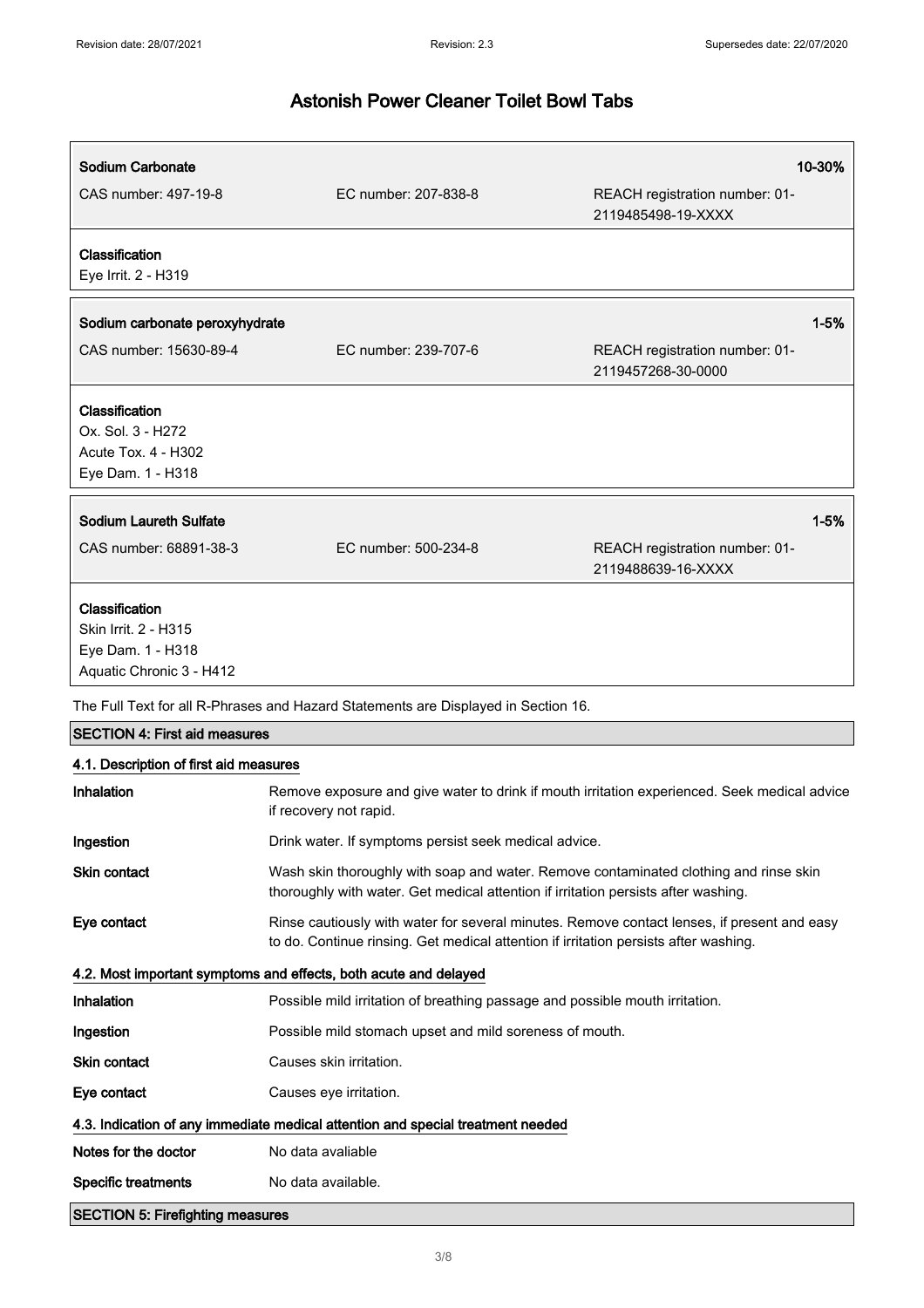## 5.1. Extinguishing media

Suitable extinguishing media Use extinguisher suitable to cause of fire.

| 5.2. Special hazards arising from the substance or mixture  |                                                                                                                                               |
|-------------------------------------------------------------|-----------------------------------------------------------------------------------------------------------------------------------------------|
| Specific hazards                                            | Product does not support combustion, minimal fire hazard. Minimal quantities of oxides of<br>carbon may be produced.                          |
| 5.3. Advice for firefighters                                |                                                                                                                                               |
| Protective actions during<br>firefighting                   | Use protection suitable to cause of fire.                                                                                                     |
| <b>SECTION 6: Accidental release measures</b>               |                                                                                                                                               |
|                                                             | 6.1. Personal precautions, protective equipment and emergency procedures                                                                      |
| <b>Personal precautions</b>                                 | Avoid contact with skin and eyes.                                                                                                             |
| 6.2. Environmental precautions                              |                                                                                                                                               |
| <b>Environmental precautions</b>                            | Product is intended to be rinsed away to sewer after use. For bigger spillages non-household<br>spillages prevent entry into sewer or drains. |
| 6.3. Methods and material for containment and cleaning up   |                                                                                                                                               |
| Methods for cleaning up                                     | Absorb household spillages with e.g kitchen roll and dispose of in bin. Wipe affected area<br>clean with a damp cloth.                        |
| 6.4. Reference to other sections                            |                                                                                                                                               |
| Reference to other sections                                 | For personal protection, see Section 8. For waste disposal, see Section 13.                                                                   |
| <b>SECTION 7: Handling and storage</b>                      |                                                                                                                                               |
| 7.1. Precautions for safe handling                          |                                                                                                                                               |
| <b>Usage precautions</b>                                    | Use as instructed on label. Avoid contact with skin and eyes.                                                                                 |
|                                                             | 7.2. Conditions for safe storage, including any incompatibilities                                                                             |
| <b>Storage precautions</b>                                  | Store in ambient conditions. Keep out of the reach of children.                                                                               |
| 7.3. Specific end use(s)                                    |                                                                                                                                               |
| Specific end use(s)                                         | Cleaning toilet bowls and removing limescale.                                                                                                 |
| <b>SECTION 8: Exposure controls/Personal protection</b>     |                                                                                                                                               |
| 8.1. Control parameters                                     |                                                                                                                                               |
| Occupational exposure limits                                |                                                                                                                                               |
| Sodium Carbonate                                            |                                                                                                                                               |
| Long-term exposure limit (8-hour TWA): 10 mg/m <sup>3</sup> |                                                                                                                                               |
| Sodium carbonate peroxyhydrate                              |                                                                                                                                               |
| Long-term exposure limit (8-hour TWA): 5 mg/m <sup>3</sup>  |                                                                                                                                               |

### Sodium carbonate peroxyhydrate (CAS: 15630-89-4)

|  | <b>PNEC</b> |  |
|--|-------------|--|
|  |             |  |

- Fresh water; 35 μg/l

8.2. Exposure controls Eye/face protection Wear eye protection.

Hand protection Wear protective gloves.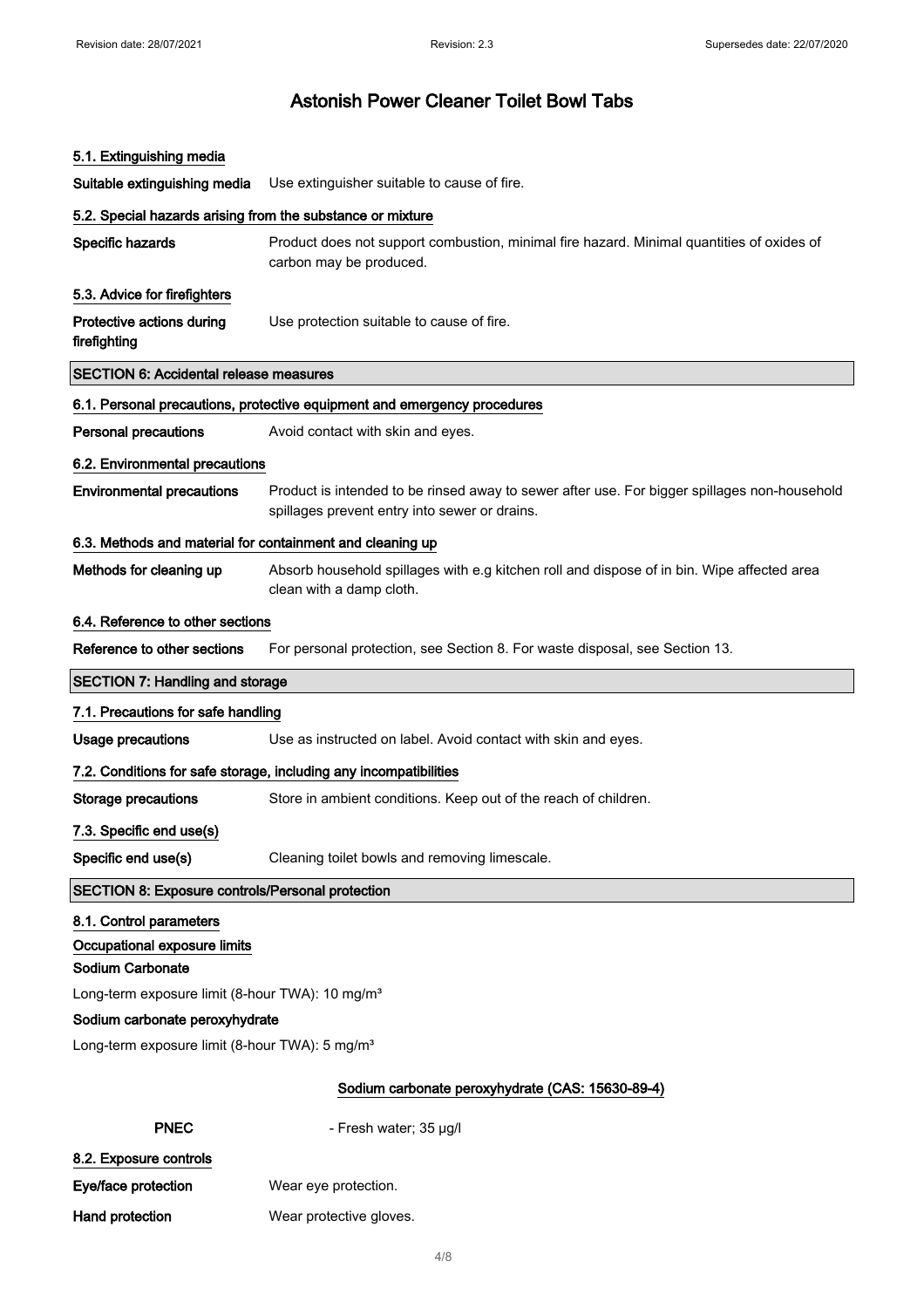Environmental exposure controls This product does not pose a hazard in normal use when following the usage instructions.

## SECTION 9: Physical and chemical properties

| 9.1. Information on basic physical and chemical properties |                                                         |  |
|------------------------------------------------------------|---------------------------------------------------------|--|
| Appearance                                                 | White/Blue layered tablet                               |  |
| Colour                                                     | White/Blue Layers                                       |  |
| Odour                                                      | Eucalyptus                                              |  |
| <b>Odour threshold</b>                                     | Not known.                                              |  |
| pH                                                         | pH (diluted solution): 1 - 3 (1% aqueous)               |  |
| <b>Melting point</b>                                       | Not known.                                              |  |
| Initial boiling point and range                            | No information available.                               |  |
| Flash point                                                | Not applicable.                                         |  |
| <b>Evaporation rate</b>                                    | Not known.                                              |  |
| <b>Evaporation factor</b>                                  | Not known.                                              |  |
| Flammability (solid, gas)                                  | Not flammable                                           |  |
| Upper/lower flammability or<br>explosive limits            | Does not ignite.                                        |  |
| Other flammability                                         | Not relevant.                                           |  |
| Vapour pressure                                            | Not applicable.                                         |  |
| Vapour density                                             | Not applicable.                                         |  |
| <b>Relative density</b>                                    | Not determined.                                         |  |
| <b>Bulk density</b>                                        | Not relevant.                                           |  |
| Solubility(ies)                                            | Soluble in water                                        |  |
| <b>Partition coefficient</b>                               | Not determined.                                         |  |
| Auto-ignition temperature                                  | Not determined.                                         |  |
| <b>Decomposition Temperature</b>                           | Not determined.                                         |  |
| <b>Viscosity</b>                                           | Not applicable.                                         |  |
| <b>Explosive properties</b>                                | None                                                    |  |
| Explosive under the influence<br>of a flame                | Not considered to be explosive.                         |  |
| <b>Oxidising properties</b>                                | Not applicable.                                         |  |
| 9.2. Other information                                     |                                                         |  |
| Other information                                          | None.                                                   |  |
| <b>SECTION 10: Stability and reactivity</b>                |                                                         |  |
| 10.1. Reactivity                                           |                                                         |  |
| Reactivity                                                 | Will react with chlorine bleach to produce chlorine gas |  |

10.2. Chemical stability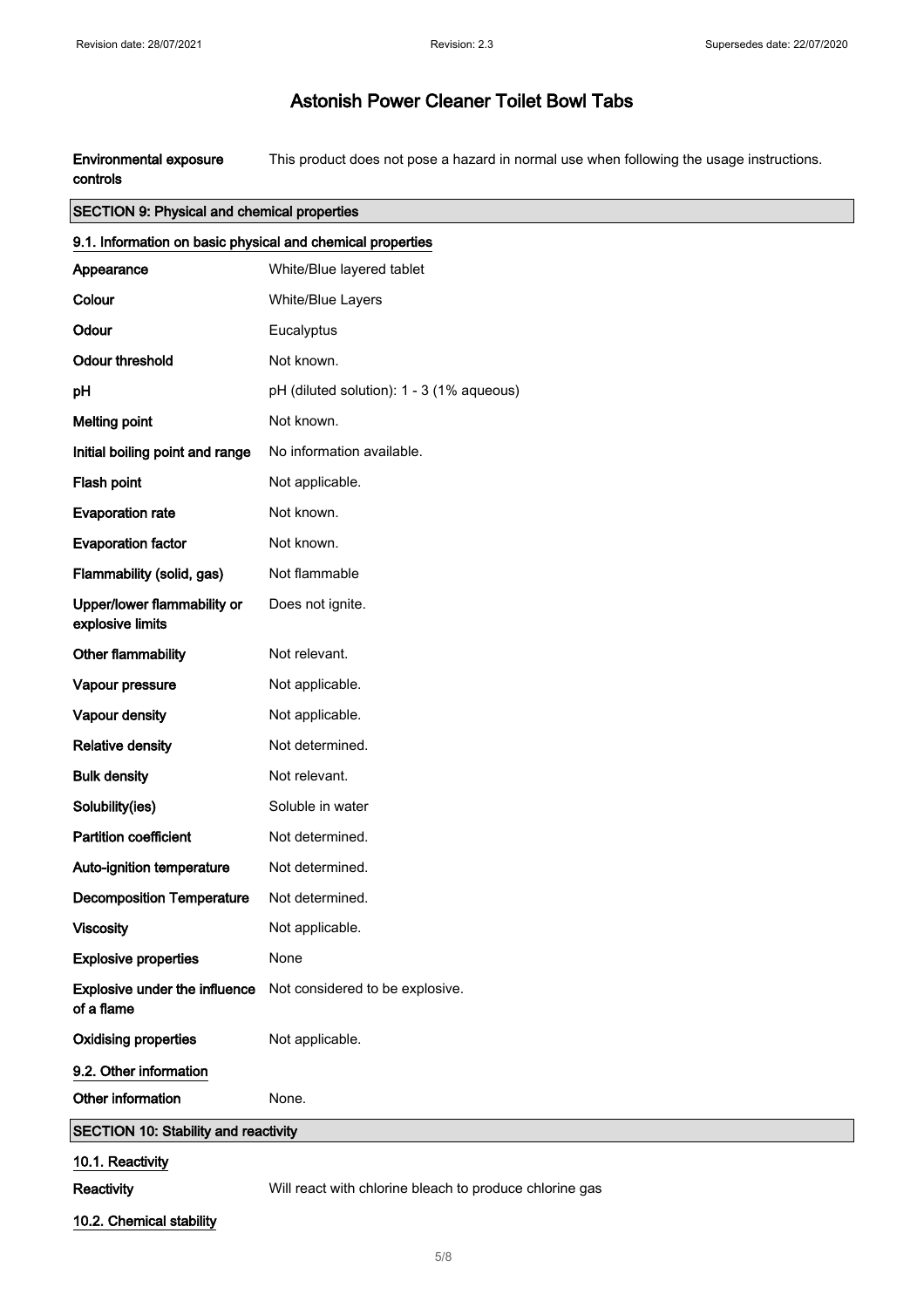| <b>Stability</b>                                | Stable under normal conditions.                                                                                                                                                  |  |  |
|-------------------------------------------------|----------------------------------------------------------------------------------------------------------------------------------------------------------------------------------|--|--|
| 10.3. Possibility of hazardous reactions        |                                                                                                                                                                                  |  |  |
| Possibility of hazardous<br>reactions           | Will produce chlorine when reacted with chlorine bleach. Retail pack will produce such low<br>volumes the risk to health is considered negligible. None under normal conditions. |  |  |
| 10.4. Conditions to avoid                       |                                                                                                                                                                                  |  |  |
| <b>Conditions to avoid</b>                      | None known.                                                                                                                                                                      |  |  |
| 10.5. Incompatible materials                    |                                                                                                                                                                                  |  |  |
| Materials to avoid                              | Do not mix with Chlorine Bleach                                                                                                                                                  |  |  |
| 10.6. Hazardous decomposition products          |                                                                                                                                                                                  |  |  |
| Hazardous decomposition<br>products             | Carbon oxides.                                                                                                                                                                   |  |  |
| <b>SECTION 11: Toxicological information</b>    |                                                                                                                                                                                  |  |  |
| 11.1. Information on toxicological effects      |                                                                                                                                                                                  |  |  |
| <b>Toxicological effects</b>                    | This mixture has not been tested. Based on the avaliable data of the ingredients the<br>classification criteria are not met.                                                     |  |  |
| Acute toxicity - oral                           |                                                                                                                                                                                  |  |  |
| ATE oral (mg/kg)                                | 20,721.44                                                                                                                                                                        |  |  |
| Toxicological information on ingredients.       |                                                                                                                                                                                  |  |  |
|                                                 | sulphamidic acid                                                                                                                                                                 |  |  |
| Acute toxicity - oral                           |                                                                                                                                                                                  |  |  |
| Acute toxicity oral (LD <sub>50</sub><br>mg/kg) | 3,160.0                                                                                                                                                                          |  |  |
| <b>Species</b>                                  | Rat                                                                                                                                                                              |  |  |
| ATE oral (mg/kg)                                | 3,160.0                                                                                                                                                                          |  |  |
| <b>SECTION 12: Ecological information</b>       |                                                                                                                                                                                  |  |  |
| 12.1. Toxicity                                  |                                                                                                                                                                                  |  |  |
| <b>Toxicity</b>                                 | The mixture has not been tested. Based on the available data of the ingredients the<br>classification criteria are not met.                                                      |  |  |
| 12.2. Persistence and degradability             |                                                                                                                                                                                  |  |  |
| Persistence and degradability                   | Does not contain any components considered to be persistent. Contains detergents that<br>satisfy the biodegradation requirements of directive 648/2004/EC.                       |  |  |
| 12.3. Bioaccumulative potential                 |                                                                                                                                                                                  |  |  |
| <b>Bioaccumulative potential</b>                | No bio-accumulative potential noted for any component.                                                                                                                           |  |  |
| <b>Partition coefficient</b>                    | Not determined.                                                                                                                                                                  |  |  |
| 12.4. Mobility in soil                          |                                                                                                                                                                                  |  |  |
| <b>Mobility</b>                                 | No data available.                                                                                                                                                               |  |  |
| 12.5. Results of PBT and vPvB assessment        |                                                                                                                                                                                  |  |  |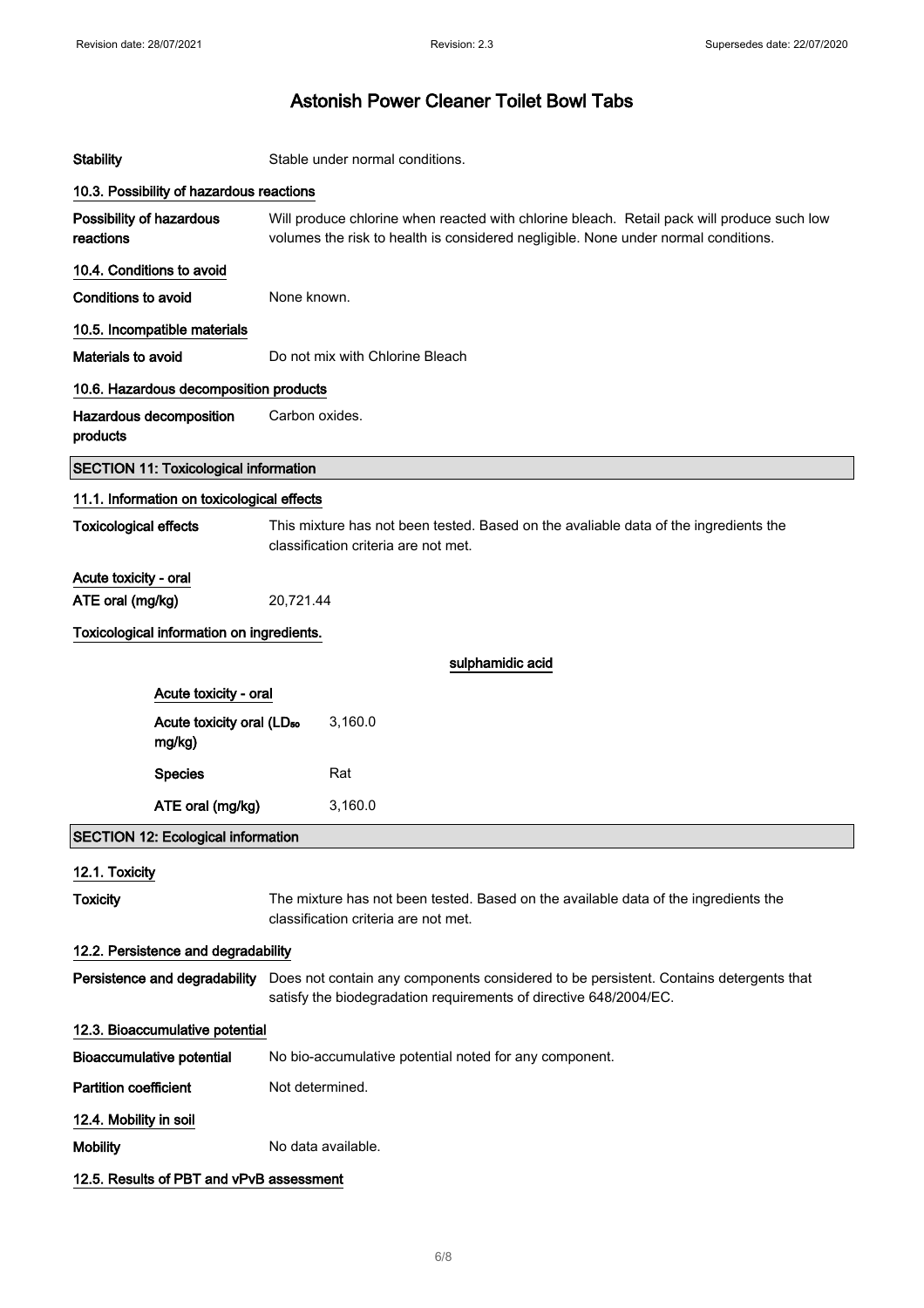| <b>Results of PBT and vPvB</b><br>assessment                                                          | This substance is not classified as PBT or vPvB according to current EU criteria.                                                                                                                                                                                                                                                        |
|-------------------------------------------------------------------------------------------------------|------------------------------------------------------------------------------------------------------------------------------------------------------------------------------------------------------------------------------------------------------------------------------------------------------------------------------------------|
| 12.6. Other adverse effects                                                                           |                                                                                                                                                                                                                                                                                                                                          |
| Other adverse effects                                                                                 | None known.                                                                                                                                                                                                                                                                                                                              |
| <b>SECTION 13: Disposal considerations</b>                                                            |                                                                                                                                                                                                                                                                                                                                          |
| 13.1. Waste treatment methods                                                                         |                                                                                                                                                                                                                                                                                                                                          |
| <b>General information</b>                                                                            | Dispose of according to local regulations. Avoid disposing into drainage systems and into the<br>environment. Dispose of contaminated packaging in the same way as the product itself. Non-<br>contaminated packages may be recycled.                                                                                                    |
| <b>SECTION 14: Transport information</b>                                                              |                                                                                                                                                                                                                                                                                                                                          |
| General                                                                                               | Not regulated.                                                                                                                                                                                                                                                                                                                           |
| 14.1. UN number                                                                                       |                                                                                                                                                                                                                                                                                                                                          |
| Not applicable.                                                                                       |                                                                                                                                                                                                                                                                                                                                          |
| 14.2. UN proper shipping name                                                                         |                                                                                                                                                                                                                                                                                                                                          |
| Not applicable.                                                                                       |                                                                                                                                                                                                                                                                                                                                          |
| 14.3. Transport hazard class(es)                                                                      |                                                                                                                                                                                                                                                                                                                                          |
| Not regulated.                                                                                        |                                                                                                                                                                                                                                                                                                                                          |
| 14.4. Packing group                                                                                   |                                                                                                                                                                                                                                                                                                                                          |
| Not applicable.                                                                                       |                                                                                                                                                                                                                                                                                                                                          |
| 14.5. Environmental hazards                                                                           |                                                                                                                                                                                                                                                                                                                                          |
| Environmentally hazardous substance/marine pollutant<br>No.                                           |                                                                                                                                                                                                                                                                                                                                          |
| 14.6. Special precautions for user                                                                    |                                                                                                                                                                                                                                                                                                                                          |
| Not applicable.                                                                                       |                                                                                                                                                                                                                                                                                                                                          |
|                                                                                                       | 14.7. Transport in bulk according to Annex II of MARPOL and the IBC Code                                                                                                                                                                                                                                                                 |
| <b>Transport in bulk according to</b> Not applicable.<br>Annex II of MARPOL 73/78<br>and the IBC Code |                                                                                                                                                                                                                                                                                                                                          |
| <b>SECTION 15: Regulatory information</b>                                                             |                                                                                                                                                                                                                                                                                                                                          |
|                                                                                                       | 15.1. Safety, health and environmental regulations/legislation specific for the substance or mixture                                                                                                                                                                                                                                     |
| <b>National regulations</b>                                                                           | For Great Britain after the end of the transitional period, the EU Detergents Regulation - has<br>been amended by the Detergents EU Exit Statutory Instruments (SIs), that is:                                                                                                                                                           |
|                                                                                                       | the Detergents (Amendment) (EU Exit) Regulations 2019 (S.I. 2019/672)<br>the Detergents (Safeguarding) (Amendment) (EU Exit) Regulations 2019 (S.I. 2019/671)<br>the Detergents (Amendment) (EU Exit) Regulations 2020 (S.I. 2020/1617)                                                                                                  |
| <b>EU</b> legislation                                                                                 | This safety data sheet is compliant with EC Regulation 1907/2006 (REACH) as adapted by<br>453/2010, Directive 67/548/EEC and EC Regulation 1272/2008 (CLP).<br>Dangerous Preparations Directive 1999/45/EC.<br>Regulation (EC) No 648/2004 of the European Parliament and of the Council of 31 March<br>2004 on detergents (as amended). |